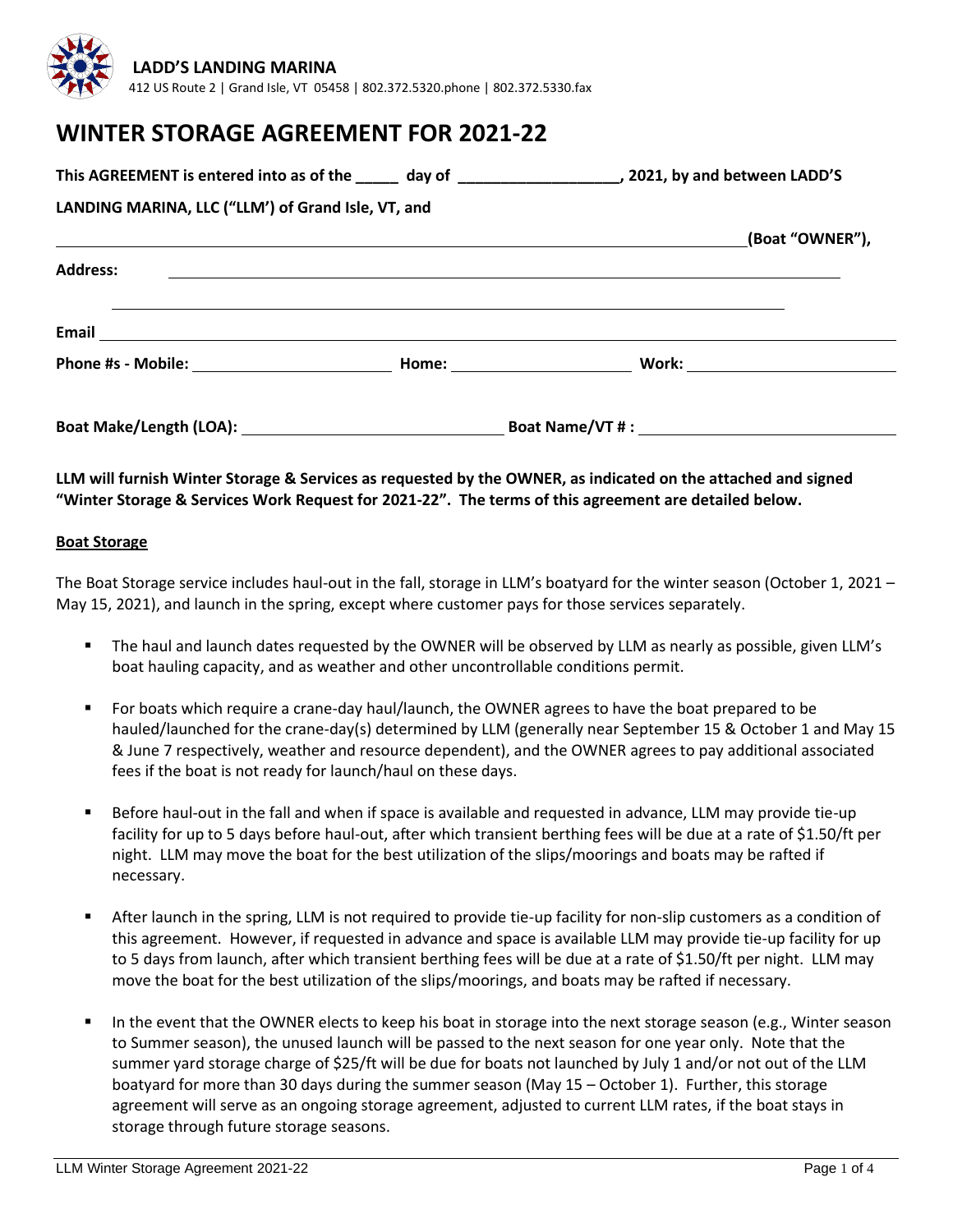- All sailboats must be stored on trailers or cradles (furnished by owner or leased from LLM).
- LLM reserves the right to refuse the use of any OWNER-furnished cradles or stands that LLM management feels are unsafe or inadequate and/or to repair/replace cradle or stands, and add additional stands as needed at OWNER's expense.

## **Haul-out**

Prior to haul-out, the OWNER agrees to prepare the boat for hauling as follows, or to request these services be performed by LLM at LLM's standard rates:

- Holding tank pumped out & fresh-water tank emptied
- Shorepower chords and hoses disconnected and removed from docks
- Engine in operable condition, including charged and connected starting battery
- Keys / combination left with LLM or ignition
- Fuel tank filled (7/8ths full is recommended do not overfill)
- 1. Note that haul-out preparation charges will be assessed for a boat not prepared for haul-out or not in running order. Once hauled, boats are to be prepared for winter storage and shrinkwrap by owner, including stowing lines, fenders, bimini & canvas, sails, sheets & halyards, etc., as applicable. Also note, additional prepmaration charges will be assessed for a boat not prepared in the boatyard for storage/shrinkwrap at standard rates.

The OWNER understands and agrees that for protection of all LLM customers and employees, LLM may, but shall not be obligated to, address the following at the OWNER's expense:

- Fill all engine fuel tanks as necessary
- Remove any paints, thinners, solvents and dispose
- Remove any LP gas cylinders, alcohol or kerosene containers and dispose
- Remove any oily rags or other combustible items from the boat and dispose

#### **Launch**

Prior to launch, the OWNER must provide sufficient lines, fenders and other necessary tie-up gear positioned on boat for launching. The OWNER accepts full responsibility for the condition of such gear and for any damage that may result from its failure. If boat is not "springerized" or "commissioned" through LLM and/or Northland Boat Shop, additional preparation charges may be assessed to ready the boat for operation and launch, including re-connecting and charging batteries, prepping lines & fenders, checking thru-hulls and seacocks, installing canvas/covers, mounting outboard, etc., as applicable.

#### **Payment**

Payment is due within 30 days of date of storage invoice, on a net-30 basis; a 1.5% per month (18% per annum) service charge will be imposed on any amounts not paid when due.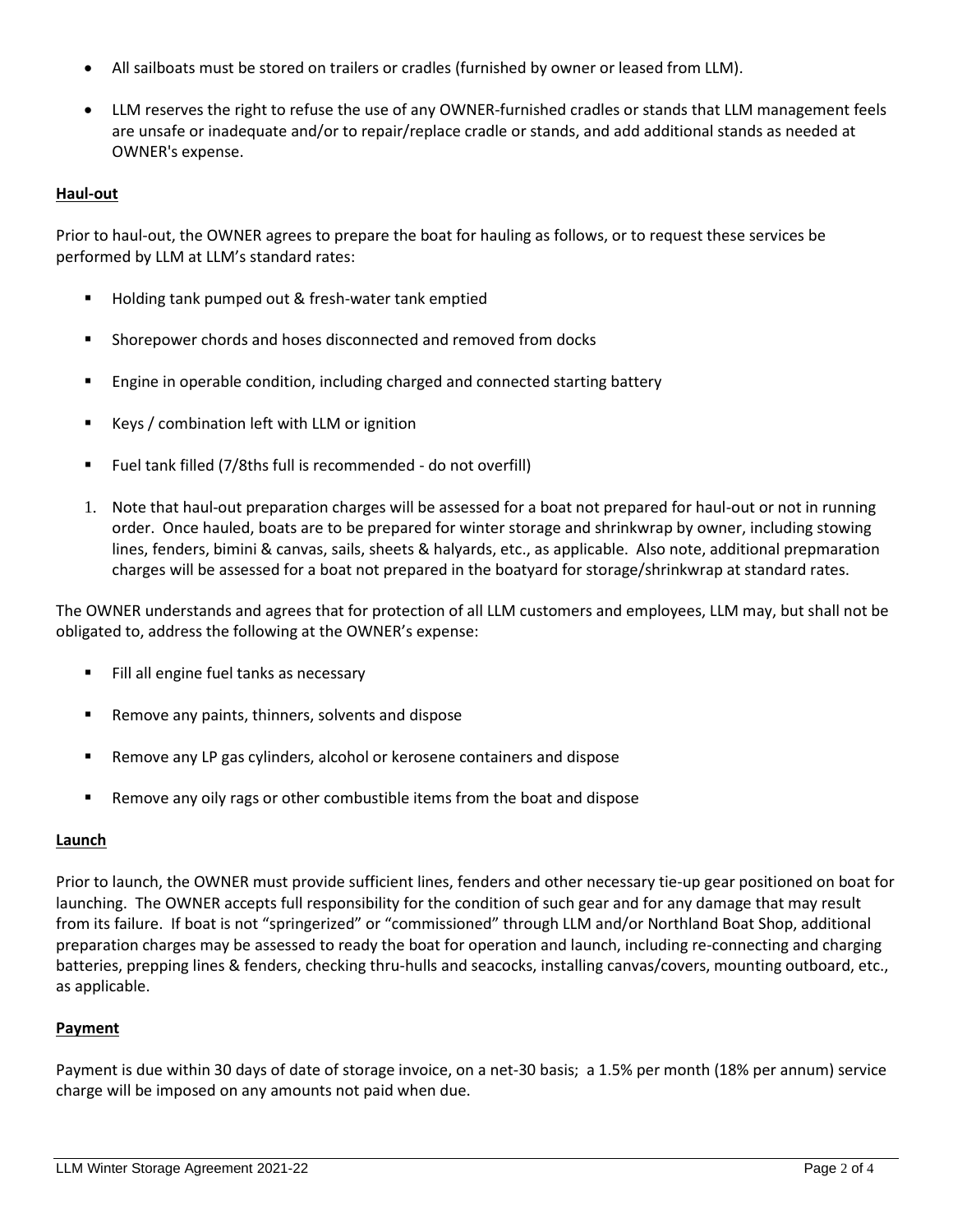- NO BOATS WILL BE LAUNCHED OR REMOVED FROM THE LLM BOATYARD IN THE SPRING UNTIL FULL PAYMENT for Winter Storage and Services and other balances in arrears are received.
- In the event of unpaid Winter Storage and/or Other Services charges, boats in the yard may have a lien placed upon them and/or may be sold as abandoned property by LLM in cases where the bill is overdue by more than 12 months.

## **Boats for Sale**

The OWNER understands and agrees that only signs provided by LLM may be posted on boats for sale in the LLM boatyard (or on slips/moorings). For boats not listed for sale through LLM, LLM will provide a sign which reads "FOR SALE – Inquire Within", and will give persons who inquire any provided broker/OWNER contact information. Further:

- Persons wishing to board the boat in the boatyard (or on a slip/mooring) must be accompanied by the OWNER or the broker enlisted by the OWNER. Brokers may not send prospective buyers to LLM unescorted.
- The OWNER understands and agrees that no broker or prospective buyer may board the boat in the boatyard (or on the slip/mooring) without first presenting LLM management with a valid Certificate of Insurance.
- Further, the broker must check-in at the office upon each arrival at the boatyard; an advance courtesy-call from the broker would be much appreciated. All business/visits should take place during LLM's normal business hours.

Please feel free to provide outside brokers with a copy of this agreement as necessary.

## **Work on Boats and Safety**

The OWNER understands and agrees that he may not employ 'outside help' to do work on the boat while in storage in the LLM boatyard (or on slips/moorings) unless LLM or Northland Boat Shop (or their subcontractors) is unable or unwilling undertake the work. The OWNER thus agrees to seek LLM's or Northland Boat Shop's services (or its subcontractors) before attempting to employ 'outside help'. Further:

■ If 'outside help' is ultimately employed, the OWNER understands and agrees that his employed 'outside help' must present LLM management with a valid Certificate of Insurance, naming Ladd's Landing Marina as Additional Insured AND receive approval to do said work on the OWNER's boat from LLM management before work can commence.

When work is being done by the OWNER, or the OWNER's volunteer, or the OWNER's employed 'outside help', such work must be conducted in a manner that will not hinder or impact the work of others or create a hazard (physical or environmental).

- All work being done on the boat by the OWNER, or the OWNER's volunteer, or the OWNER's employed 'outside help' will be allowed to continue at the sole discretion of LLM management.
- All work should be done during normal business hours. Further, any of the OWNER's volunteers must be accompanied by the owner unless prior arrangement is made with LLM management.
- Sanding of any type must be done with dust capture and tarps, to avoid particulate in air, on ground, or in water.
- For general safety, no overnight use of any source of electricity is permitted on or around boats in storage in the LLM boatyard – no overnight use of heaters, fans, battery chargers, etc. OWNERs are expected to disconnect all